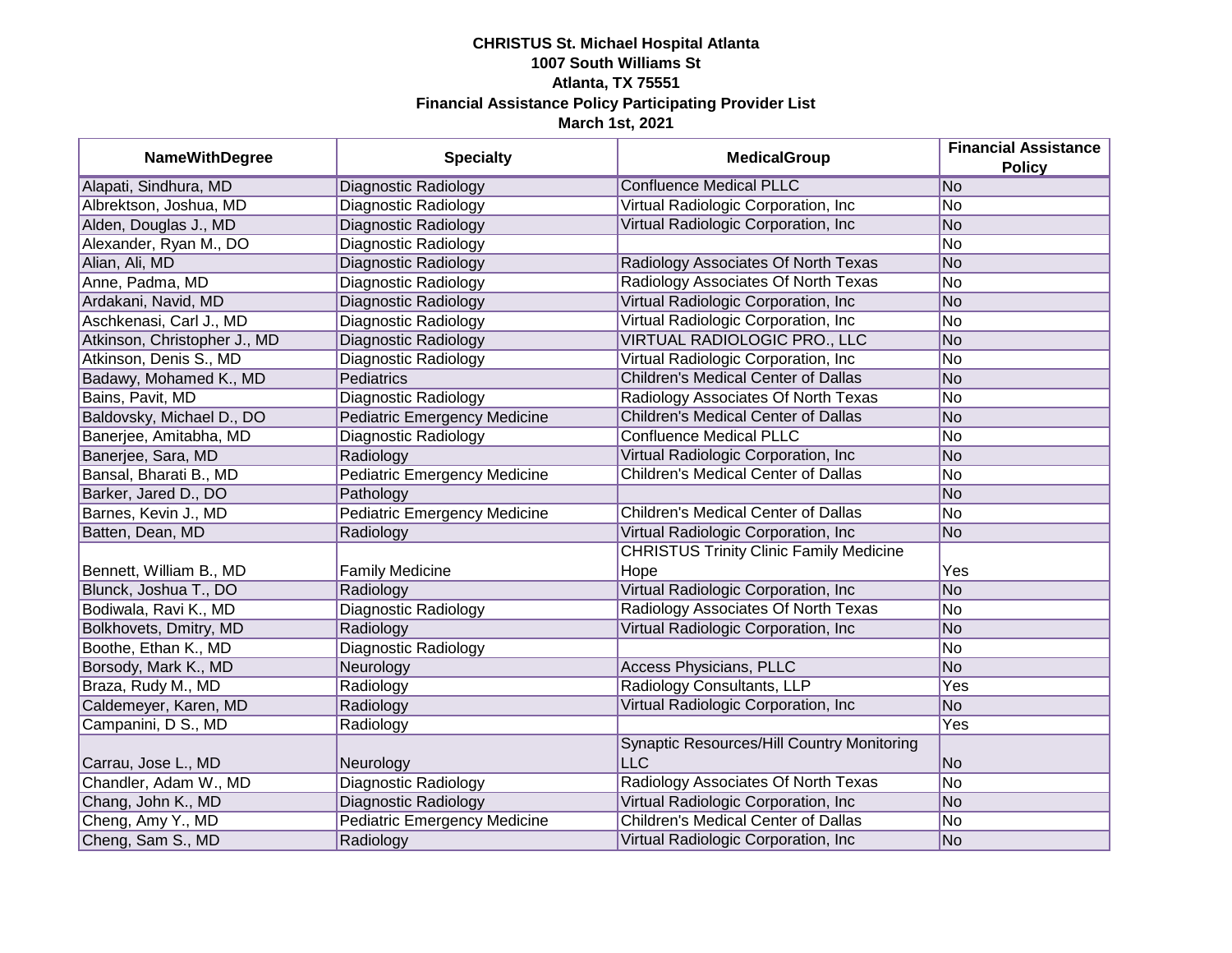| Cho, Parina G., MD              | Radiology                           | Virtual Radiologic Professionals, LLC       | No. |
|---------------------------------|-------------------------------------|---------------------------------------------|-----|
| Collins, George R., DO          | Anatomic & Clinical Pathology       |                                             | No  |
| Cooper, Michael C., MD          | <b>Pediatric Emergency Medicine</b> | <b>Children's Medical Center of Dallas</b>  | No  |
| Cutler, Jeffrey B., MD          | Radiology                           | Virtual Radiologic Corporation, Inc         | No  |
| David, James K., MD             | Diagnostic Radiology                | Radiology Associates                        | No  |
| Davis, Steven W., MD            | Radiology                           | Virtual Radiologic Corporation, Inc         | No  |
| Diaz, Kyle I., MD               | Family Medicine                     | <b>UAMS AHEC - Southwest</b>                | No  |
| Dodson, Jeannette Y., MD        | <b>Pediatric Emergency Medicine</b> | Children's Medical Center of Dallas         | No  |
| Dula Jr., Frederick M., MD      | Diagnostic Radiology                |                                             | No  |
| Duvall, Charles D., MD          | Diagnostic Radiology                | Radiology Associates Of North Texas         | No  |
| Dyke, Allen S., MD              | Diagnostic Radiology                | Radiology Associates                        | No  |
| Edwards, Frank D., MD           | <b>Emergency Medicine</b>           | <b>Emergency Staffing Solutions</b>         | Yes |
| Engbretson, Jon P., MD          | Radiology                           | Virtual Radiologic Professionals, LLC       | No  |
| Evans, John P., MD              | Diagnostic Radiology                | Radiology Associates Of North Texas         | No  |
| Fassihi, Amir A., MD            | Radiology                           | VIRTUAL RADIOLOGIC PRO., LLC                | No  |
| Feng, Sing-Yi, MD               | <b>Pediatric Emergency Medicine</b> | Children's Medical Center of Dallas         | No  |
| Ferguson, Douglas B., MD        | <b>Emergency Medicine</b>           | <b>Emergency Staffing Solutions</b>         | Yes |
| Ferguson, Jill A., MD           | Pathology                           | THIS ONE The Delta Pathology Group, LLC     | No  |
| Fernandez, James Reza F., MD    | Diagnostic Radiology                | Virtual Radiologic Corporation, Inc         | No  |
| Fiorito, Thomas F., MD          | Radiology                           | Virtual Radiologic Professionals, LLC       | No  |
| Frost, Andrew J., DO            | <b>Family Medicine</b>              |                                             | Yes |
| Fruge, Lloyd M., MD             | <b>Family Medicine</b>              | THIS ONE East Texas Border Health Clinic    | No  |
| Gaddam, Sainath, MD             | <b>Interventional Cardiology</b>    |                                             | No  |
| Gaines, Nakia N., MD            | <b>Pediatric Emergency Medicine</b> | <b>Children's Medical Center of Dallas</b>  | No  |
| Gallardo, Joshuae G., MD        | Neurology                           | <b>Access Physicians, PLLC</b>              | No  |
| Geppert, Stephen J., MD         | Diagnostic Radiology                | Radiology Associates                        | No  |
| Giyanani, Ravi M., MD           | Radiology                           | Virtual Radiologic Corporation, Inc         | No  |
|                                 |                                     | THIS ONE Hospitalist Medicine Physicians of |     |
| Glenn, Stephen B., MD           | Hospitalist                         | Texas dba Sound Physician                   | Yes |
| Gongidi, Preetam, DO            | Diagnostic Radiology                | Radiology Associates Of North Texas         | No  |
| Gonzalez, Kymberly M., MD       | <b>Pediatric Emergency Medicine</b> | <b>Children's Medical Center of Dallas</b>  | No  |
| Goodman, Edward L., MD          | <b>Internal Medicine</b>            | Access Physicians, PLLC                     | No  |
| Greenberg, Harvey M., MD        | Radiology                           | Virtual Radiologic Corporation, Inc         | No  |
| Griffin, Bryan J., MD           | Pathology                           |                                             | No  |
| Guiner-da Silva, Alessandra, MD | <b>Pediatric Emergency Medicine</b> | <b>Children's Medical Center of Dallas</b>  | No  |
| Hall, Katherine, MD             | Radiology                           | Radiology Associates                        | No  |
| Hamilton, Murray O., MD         | Diagnostic Radiology                | VIRTUAL RADIOLOGIC PRO., LLC                | No  |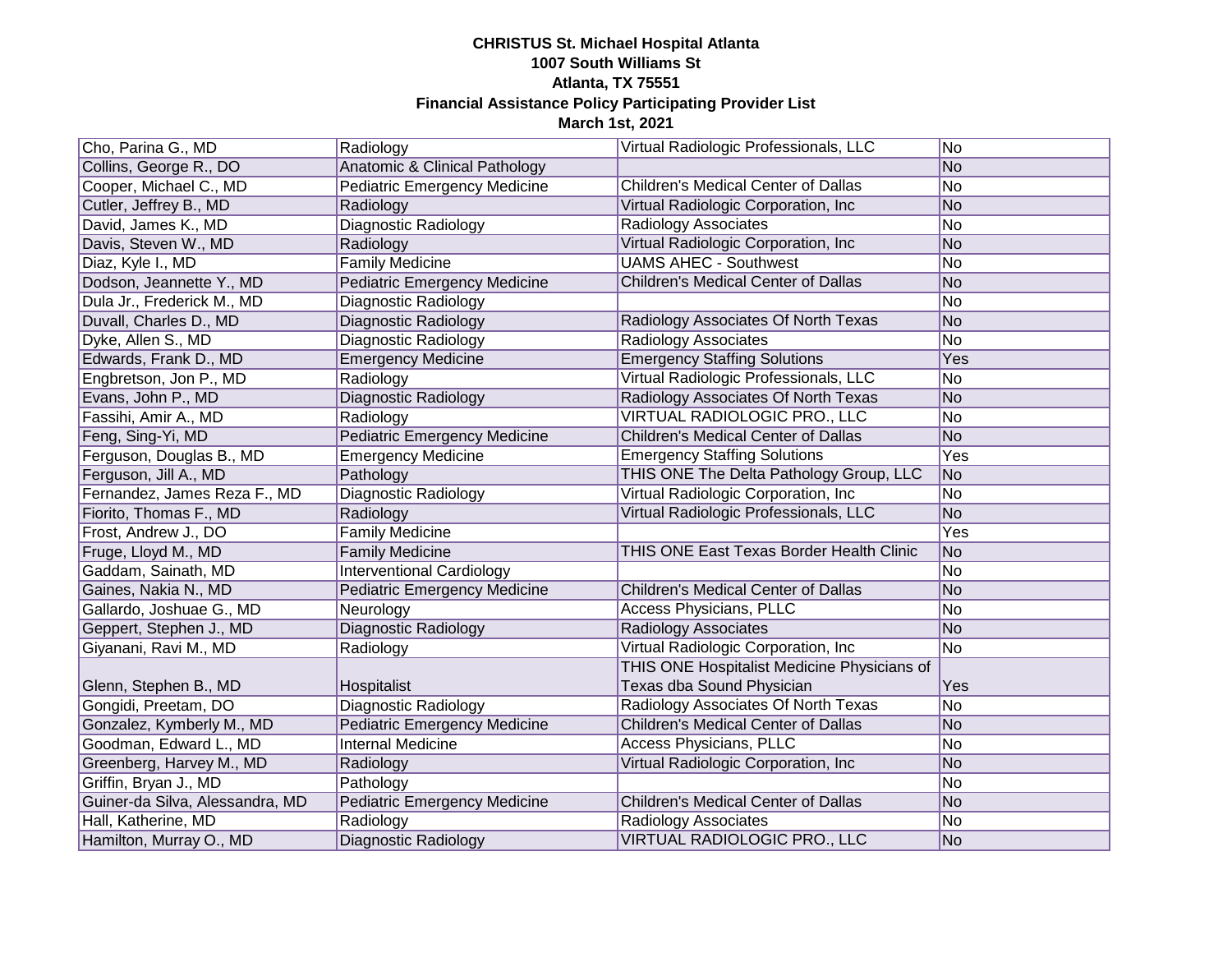| Harper, Don S., MD           | <b>Emergency Medicine</b>           | <b>Emergency Staffing Solutions</b>          | Yes            |
|------------------------------|-------------------------------------|----------------------------------------------|----------------|
| Harr, Craig A., MD           | Neuroradiology                      | Radiology Associates Of North Texas          | No             |
| Hasson, Richard M., MD       | Diagnostic Radiology                | <b>Confluence Medical PLLC</b>               | No             |
| Hayes, Kevin R., MD          | Clinical Cardiac Electrophysiology  | Texarkana Cardiology Associates              | No             |
| Heard, Joseph S., MD         | Anatomic & Clinical Pathology       | Pathology Associates of Mid Louisiana        | No             |
| Henderson, Kristi M., MD     | <b>Family Medicine</b>              | <b>Emergency Staffing Solutions</b>          | Yes            |
| Hennes, Halim Mahfouz A., MD | <b>Pediatric Emergency Medicine</b> | Children's Medical Center of Dallas          | No             |
| Henry, Charles S., MD        | Diagnostic Radiology                | Virtual Radiologic Professionals, LLC        | No             |
| Henry, Thomas D., MD         | Radiology                           | Virtual Radiologic Professionals, LLC        | No             |
| Hogan, Matthew J., MD        | <b>Family Medicine</b>              | THIS ONE East Texas Border Health Clinic     | Yes            |
| Hole, Steven R., MD          | Diagnostic Radiology                | <b>Confluence Medical PLLC</b>               | No             |
| Hozdic, Richard L., MD       | <b>Family Medicine</b>              | THIS ONE East Texas Border Health Clinic     | Yes            |
| Huang, Craig J., MD          | <b>Pediatric Emergency Medicine</b> | <b>Children's Medical Center of Dallas</b>   | No             |
| Hughes Jr., Douglas E., MD   | Radiology                           | Virtual Radiologic Corporation, Inc          | N <sub>o</sub> |
| Hurley, James M., MD         | Cardiovascular Disease              |                                              | No             |
| Hurt, Christopher J., MD     | Radiology                           | Virtual Radiologic Corporation, Inc          | N <sub>o</sub> |
|                              |                                     | Hospitalist Medicine Physicians of Texas dba |                |
| Jackson, Randy A., MD        | Hospitalist                         | Sound Physician                              | Yes            |
| Jean, Alan B., MD            | Radiology                           | Radiology Consultants, LLP                   | Yes            |
| Jean, James L., MD           | Radiology                           |                                              | Yes            |
| Jones, Kendall M., MD        | Radiology                           | Virtual Radiologic Corporation, Inc          | N <sub>o</sub> |
| Josma, Jeff W., MD           | Pain Medicine                       |                                              | No             |
| Kessler, Larry S., MD        | Diagnostic Radiology                | Virtual Radiologic Professionals, LLC        | No             |
| Kim, Eugene T., MD           | Diagnostic Radiology                | Virtual Radiologic Corporation, Inc          | No             |
| Knutsen, Jennifer A., MD     | Radiology                           | VIRTUAL RADIOLOGIC PRO., LLC                 | No             |
| Krishnan, Meghna, MD         | Diagnostic Radiology                | DocPanel Technologies                        | No             |
| Lamoureux, Christine A., MD  | Diagnostic Radiology                | Virtual Radiologic Professionals, LLC        | No             |
| Le, Binh-Minh N., MD         | Internal Medicine                   |                                              | No             |
| Lee, Jonathon A., MD         | Radiology                           | VIRTUAL RADIOLOGIC PRO., LLC                 | No             |
| Lertdilok, Patrick P., MD    | Diagnostic Radiology                | DocPanel Technologies                        | No             |
| Liu, Chao-Hsu J., MD         | Diagnostic Radiology                | Radiology & Imaging of South Texas           | No             |
| Long, Rachel A., DO          | <b>Pediatric Emergency Medicine</b> | Children's Medical Center of Dallas          | No             |
| Lowe, Geoffrey S., MD        | Pediatrics                          | Children's Medical Center of Dallas          | No             |
| Lowe, James D., MD           | Diagnostic Radiology                | Radiology Associates Of North Texas          | No             |
| Ly, Justin Q., MD            | Radiology                           | Virtual Radiologic Corporation, Inc.         | N <sub>o</sub> |
| Marciel, Ann Marie, MD       | Radiology                           | Virtual Radiologic Professionals, LLC        | No             |
| Marneni, Shashidhar R., MD   | <b>Pediatric Emergency Medicine</b> | Children's Medical Center of Dallas          | No             |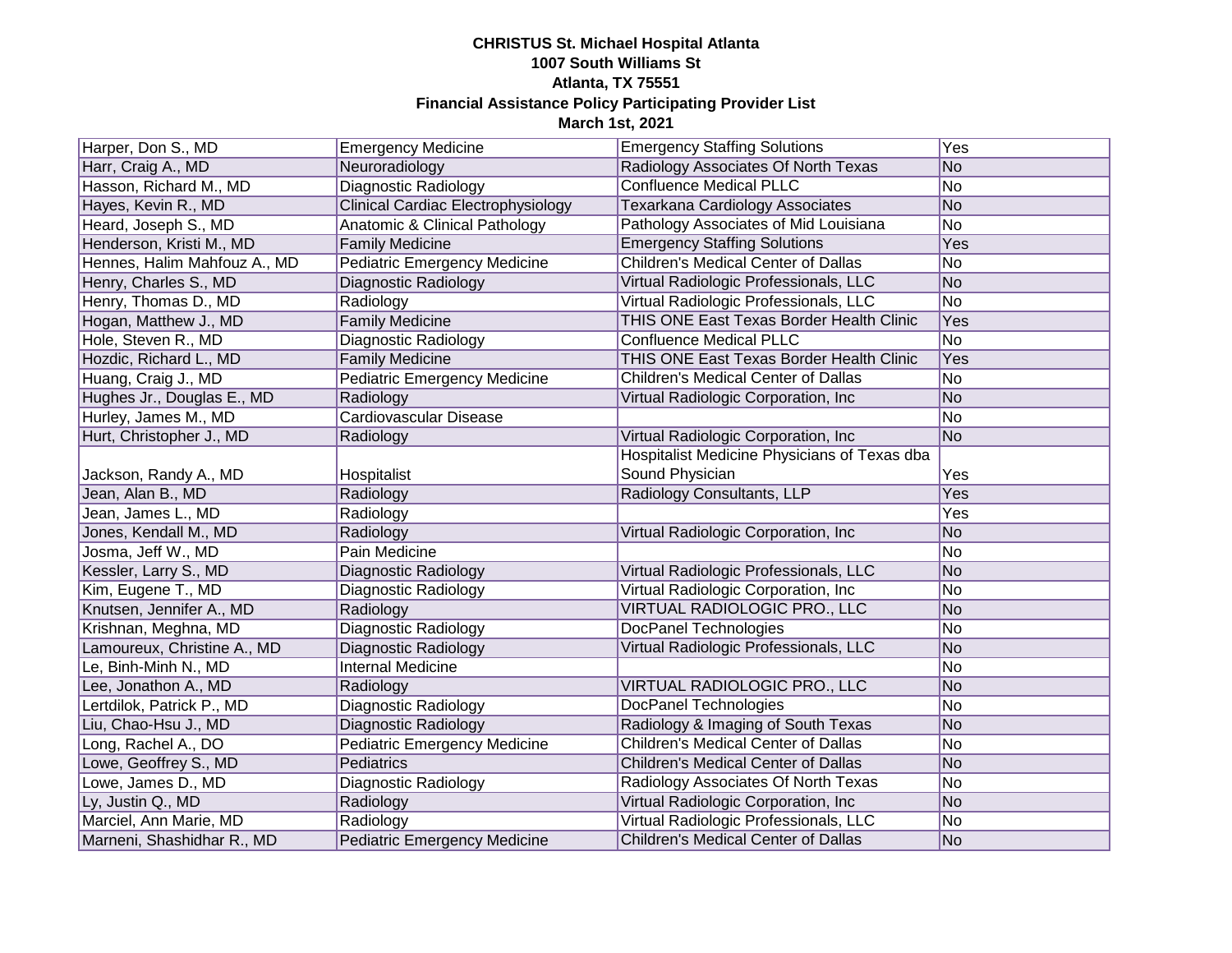| Martin, Joshua G., MD          | Radiology                                                        | Radiology Consultants, LLP                   | <b>Yes</b>      |
|--------------------------------|------------------------------------------------------------------|----------------------------------------------|-----------------|
| Mastrodomenico, Matthew B., MD | Pathology                                                        | THIS ONE The Delta Pathology Group, LLC      | <b>No</b>       |
| McCarthy, Kevin F., MD         | Diagnostic Radiology                                             | Virtual Radiologic Corporation, Inc.         | $\overline{No}$ |
| McConnell, Jennifer A., MD     | <b>Pediatric Emergency Medicine</b>                              | <b>Children's Medical Center of Dallas</b>   | $\overline{No}$ |
| McCorvey, Barbara M., MD       | Radiology                                                        | Virtual Radiologic Corporation, Inc          | No              |
| McLaren, Bernadette K., MD     | Pathology                                                        | THIS ONE The Delta Pathology Group, LLC      | <b>No</b>       |
| Medarametla, Srikanth, MD      | Vascular & Interventional Radiology (Arc Confluence Medical PLLC |                                              | No              |
| Miller, Kimberley S., MD       | Radiology                                                        | Virtual Radiologic Professionals, LLC        | <b>No</b>       |
| Mitchell, Richard, MD          | Radiology                                                        | Virtual Radiologic Corporation, Inc.         | No              |
| Moore, David F., MD            | Neurology                                                        | Access Physicians, PLLC                      | <b>No</b>       |
| Moore, Vicki P., DO            | <b>Pediatric Emergency Medicine</b>                              | Children's Medical Center of Dallas          | No              |
| More, Snehal R., MD            | Radiology                                                        | Virtual Radiologic Corporation, Inc.         | <b>No</b>       |
| Murnane III, Thomas G., MD     | Diagnostic Radiology                                             | <b>Confluence Medical PLLC</b>               | No              |
| Nash, Clayton H., MD           | <b>Family Medicine</b>                                           | <b>THIS ONE Express Care</b>                 | Yes             |
| Nesiama, Jo-Ann O., MD         | <b>Pediatric Emergency Medicine</b>                              | Children's Medical Center of Dallas          | No              |
| Newberry, Sandra M., MD        | Diagnostic Radiology                                             | VIRTUAL RADIOLOGIC PRO., LLC                 | <b>No</b>       |
| Nicell, Donald T., MD          | Radiology                                                        | Virtual Radiologic Corporation, Inc          | <b>No</b>       |
| Nichols, Joe D., MD            | <b>Family Medicine</b>                                           | <b>East Texas Border Health</b>              | No              |
| O'Banion, Dennis D., MD        | <b>General Surgery</b>                                           | Dennis O'Banion, MD                          | <b>No</b>       |
| Oh, Richard, MD                | Diagnostic Radiology                                             | Virtual Radiologic Prodessionals LLC         | <b>No</b>       |
| Okada, Pamela J., MD           | <b>Pediatric Emergency Medicine</b>                              | <b>Children's Medical Center of Dallas</b>   | No              |
|                                |                                                                  | Hospitalist Medicine Physicians of Texas dba |                 |
| O'Kelley, E. T., MD            | Hospitalist                                                      | Sound Physician                              | Yes             |
| Oommen, Jacob K., MD           | Radiology                                                        | Virtual Radiologic Corporation, Inc          | No              |
| Owings, Richard A., MD         | Pathology                                                        | THIS ONE The Delta Pathology Group, LLC      | No              |
| Ozkan, Efe, MD                 | Diagnostic Radiology                                             | Virtual Radiologic Professionals, LLC        | No              |
| Pandey, Vikas, MD              | Neurology                                                        | <b>Access Physicians, PLLC</b>               | No              |
| Pandya, Lori B., MD            | <b>Pediatric Emergency Medicine</b>                              | Children's Medical Center of Dallas          | No              |
| Papasozomenos, Harry, MD       | Diagnostic Radiology                                             |                                              | No              |
| Parikh, Rushi R., DO           | <b>Pediatric Emergency Medicine</b>                              | Children's Medical Center of Dallas          | No              |
| Patel, Faisalmohemed, MD       | <b>Pediatric Emergency Medicine</b>                              | <b>Children's Medical Center of Dallas</b>   | No              |
| Patel, Kalpesh N., MD          | <b>Pediatric Emergency Medicine</b>                              | <b>Children's Medical Center of Dallas</b>   | No              |
| Patel, Kirtesh H., MD          | Pathology                                                        | The Delta Pathology Group, LLC               | No              |
| Patel, Nishit H., MD           | <b>Pediatric Emergency Medicine</b>                              | Children's Medical Center of Dallas          | No              |
| Peplinski, Scott M., MD        | Radiology                                                        | Virtual Radiologic Professionals, LLC        | No              |
| Pond, Jason B., MD             |                                                                  | Radiology Associates Of North Texas          | No              |
| Price, Irwin B., DO            | <b>Family Medicine</b>                                           | <b>Emergency Staffing Solutions</b>          | Yes             |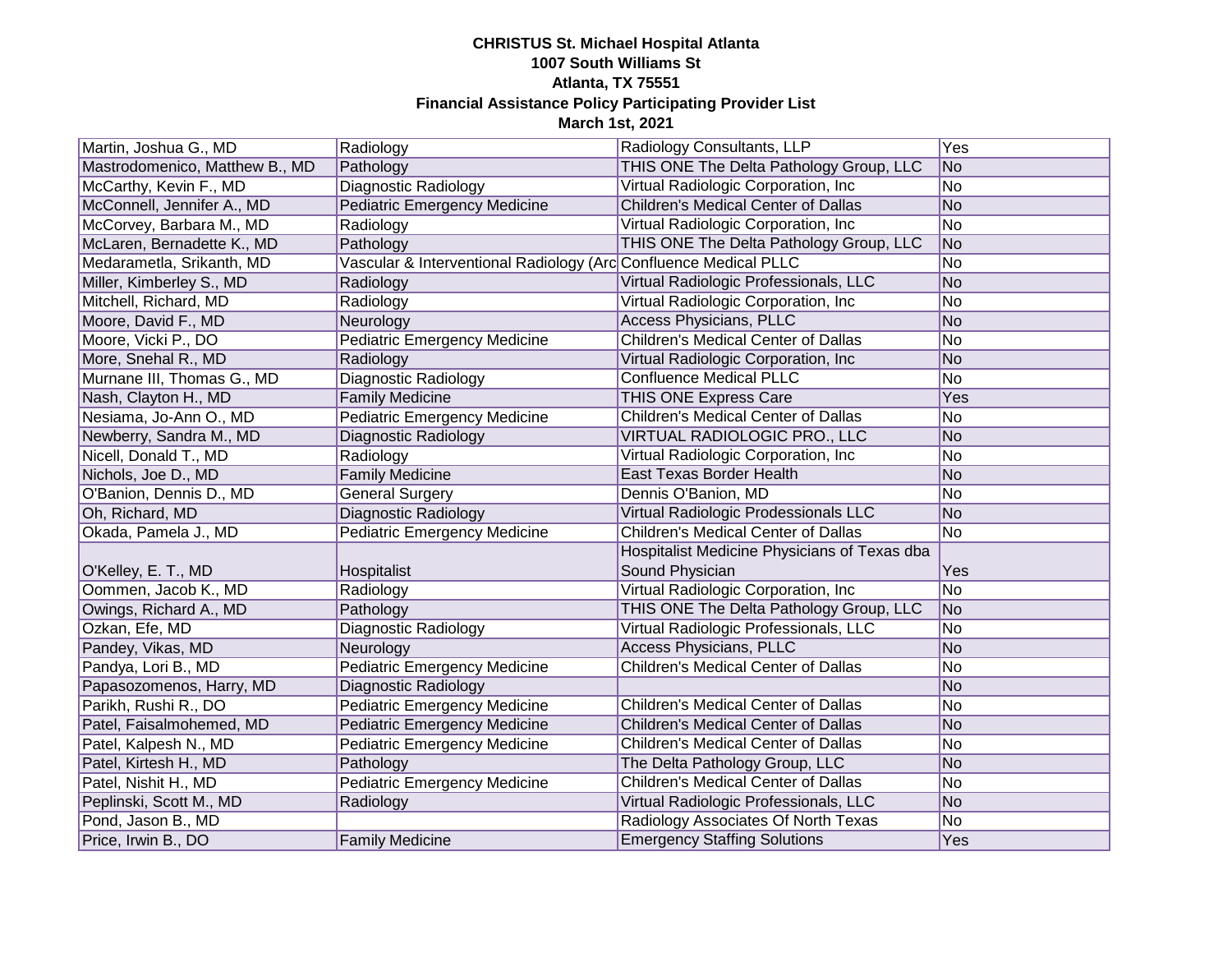| Pruett, Wesley C., MD        | Teleradiology (Archived)            | Virtual Radiologic Corporation, Inc.    | No.            |
|------------------------------|-------------------------------------|-----------------------------------------|----------------|
| Putegnat III, B B., MD       | <b>Diagnostic Radiology</b>         |                                         | No             |
| Rachakonda, Leelanand P., MD | Diagnostic Radiology                | Virtual Radiologic Corporation, Inc     | No             |
| Rai, Surinder K., DO         | Radiology                           | VIRTUAL RADIOLOGIC PRO., LLC            | No             |
| Rajebi, Mohammad R., MD      | <b>Diagnostic Radiology</b>         | Radiology & Imaging of South Texas, LLP | No             |
| Ramirez, Carmen T., MD       | Neurology                           | National Neuromonitoring Services, LLC  | N <sub>o</sub> |
| Rashid, Samiya, DO           | Neurology                           | Access Physicians, PLLC                 | No             |
| Reddy, Arra S., MD           | Radiology                           | Virtual Radiologic Professionals, LLC   | No             |
| Rembert III, Frank M., MD    | Radiology                           | Virtual Radiologic Corporation, Inc     | No             |
| Rethy, Michael C., MD        | Radiology                           | Virtual Radiologic Corporation, Inc     | N <sub>o</sub> |
| Reuss, Peter M., MD          | Radiology                           | Virtual Radiologic Professionals, LLC   | No             |
| Rex, David L., MD            | Diagnostic Radiology                | Virtual Radiologic Professionals, LLC   | No             |
| Rideau, Alecia M., MD        | Diagnostic Radiology                | Virtual Radiologic Corporation, Inc     | No             |
| Ridout, Robert M., MD        | Pathology                           |                                         | N <sub>o</sub> |
| Risinger, Brian J., MD       | Diagnostic Radiology                | Virtual Radiologic Corporation, Inc     | No             |
| Robbins, Joseph R., MD       | <b>Diagnostic Radiology</b>         |                                         | Yes            |
| Robinson, Brent W., MD       | Cardiovascular Disease              |                                         | No             |
| Rodriguez, David M., MD      | <b>Pediatric Emergency Medicine</b> | Children's Medical Center of Dallas     | No             |
| Rountree, Glen A., MD        | Urology                             |                                         | No             |
| Rulnick, Adam D., MD         | Radiology                           | Virtual Radiologic Professionals, LLC   | No             |
| Russette, Odia O., NP        | <b>Advanced Nurse Practitioner</b>  | <b>Texarkana Cardiology Associates</b>  | No             |
| Russette, Ronald L., NP      | <b>Advanced Nurse Practitioner</b>  | <b>HealthCare Express, LLP</b>          | No             |
| Rust, Tyler W., MD           | Diagnostic Radiology                | Virtual Radiologic Corporation, Inc     | No             |
| Sajewicz, Anthony M., MD     | Diagnostic Radiology                | Virtual Radiologic Corporation, Inc     | No             |
| Salvatore, Jaime K., DO      | Radiology                           | Virtual Radiologic Corporation, Inc     | No             |
| Saporito, Joseph J., MD      | Cardiovascular Disease              |                                         | N <sub>o</sub> |
| Scott, Susan M., MD          | <b>Pediatric Emergency Medicine</b> | Children's Medical Center of Dallas     | No             |
| Segel, Kenneth H., MD        | <b>Diagnostic Radiology</b>         | VIRTUAL RADIOLOGIC PRO., LLC            | N <sub>o</sub> |
| Sergeyev, Pavel N., MD       | Diagnostic Radiology                | Virtual Radiologic Corporation, Inc     | No             |
| Seth, Rishi, MD              | Diagnostic Radiology                |                                         | N <sub>o</sub> |
| Sharatz, Steven M., MD       | Diagnostic Radiology                | Radiology Associates Of North Texas     | No             |
| Shikhman, Aleksandr, MD      | Neurology                           | <b>Access Physicians</b>                | No             |
| Sholl, Andrew B., MD         | Pathology                           | THIS ONE The Delta Pathology Group, LLC | No             |
| Smith, Malcolm A., MD        | <b>Pulmonary Disease</b>            | Collom & Carney Clinic                  | No             |
| Smith, Matthew H., MD        | Diagnostic Radiology                |                                         | No             |
| Sparks, Anthony, MD          | Radiology                           | Virtual Radiologic Corporation, Inc     | No             |
| Spirer, David J., MD         | Diagnostic Radiology                | Virtual Radiologic Corporation, Inc.    | No.            |